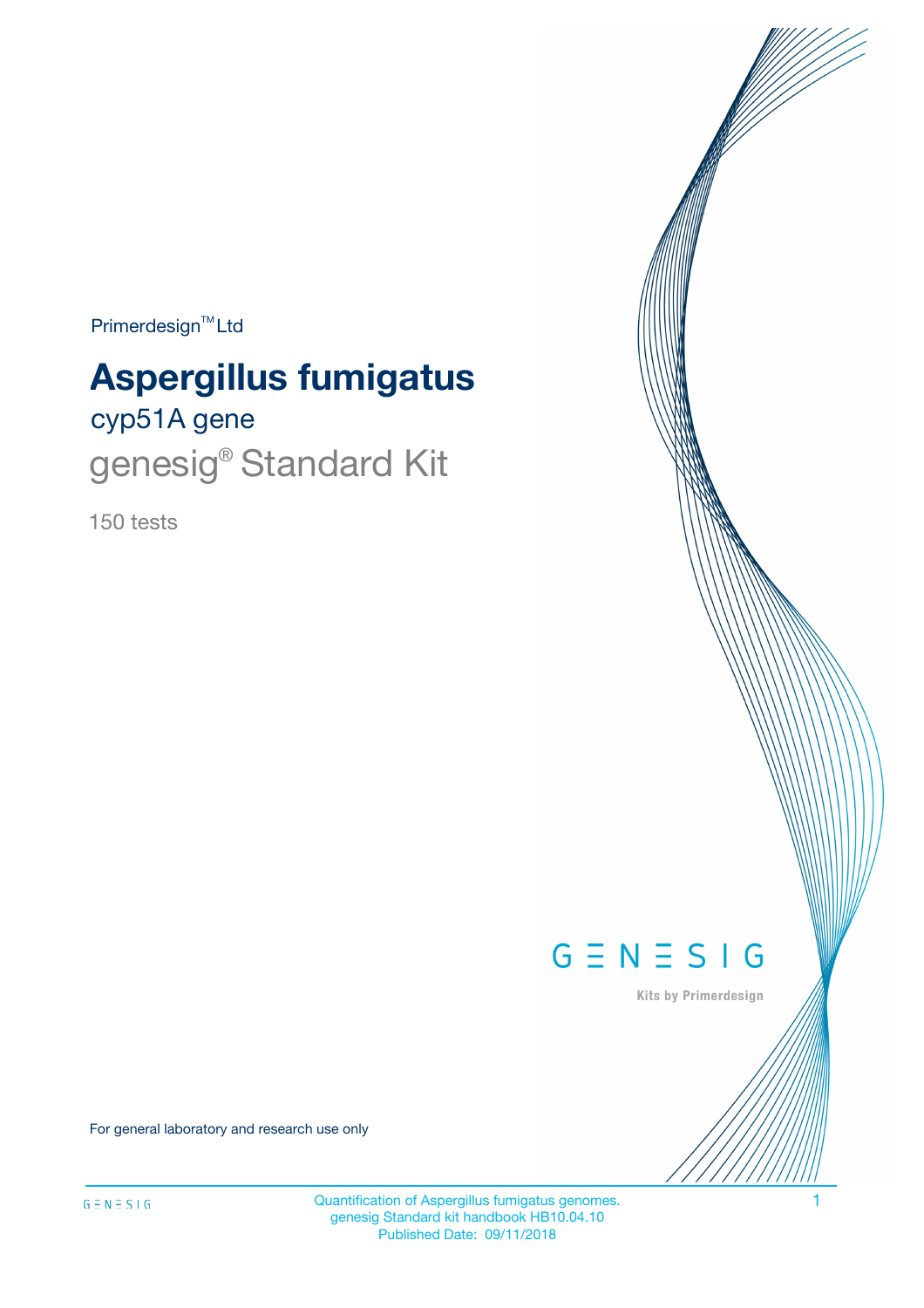## Introduction to Aspergillus fumigatus

Aspergillus fumigatus is a pathogenic fungus of the genus Aspergillus. It is a saprotroph that is found widely in nature, typically in soil and decaying organic matter, such as compost heaps, and is the causative agent for the disease aspergillosis. A. fumigatus has a haploid 29.4 Mb genome that forms eight chromosomes. It forms colonies that produce hyphae known as conidiophores that produce thousands of minute grey-green conidia (2–3 μm) that readily become airborne. Inhaling the spores can result in allergic bronchopulmonary aspergillosis, pulmonary aspergilloma or invasive aspergillosis.

Infection occurs after inhalation and it is estimated that everybody inhales several hundred spores each day; typically these are quickly eliminated by the immune system in healthy individuals. The fungus is more likely to become pathogenic in immunocompromised individuals. Due to the small size of conidia, many can become deposited in alveoli where they interact with innate effecter cells, usually leading to their destruction. If they evade the immune system they emerge from dormancy and make a morphological switch to hyphae after germinating in the pulmonary alveoli. Germination occurs either extracellularly or in type II pneumocyte endosomes. Following germination, filamentous hyphal growth results in epithelial penetration and subsequent penetration of the vascular endothelium. This causes cellular damage and induces repair mechanisms, including a proinflammatory response, which results in intravascular thrombosis and localized tissue necrosis. Dissemination through the blood stream only occurs in severely immunocomprimised individuals and can affect major organs including the brain, heart and kidneys.

Symptoms vary depending on the severity of the infection. A fungus ball in the lung may be asymptomatic, may cause repeated coughing up of blood or occasionally severe, even fatal, bleeding. Invasive aspergillosis of the lungs often causes coughing, fever, chest pain and difficulty breathing. When deeper tissues are affected symptoms include fever, chills, shock, delirium, and blood clots. The person may develop kidney failure, liver failure and breathing difficulties. Death can occur quickly.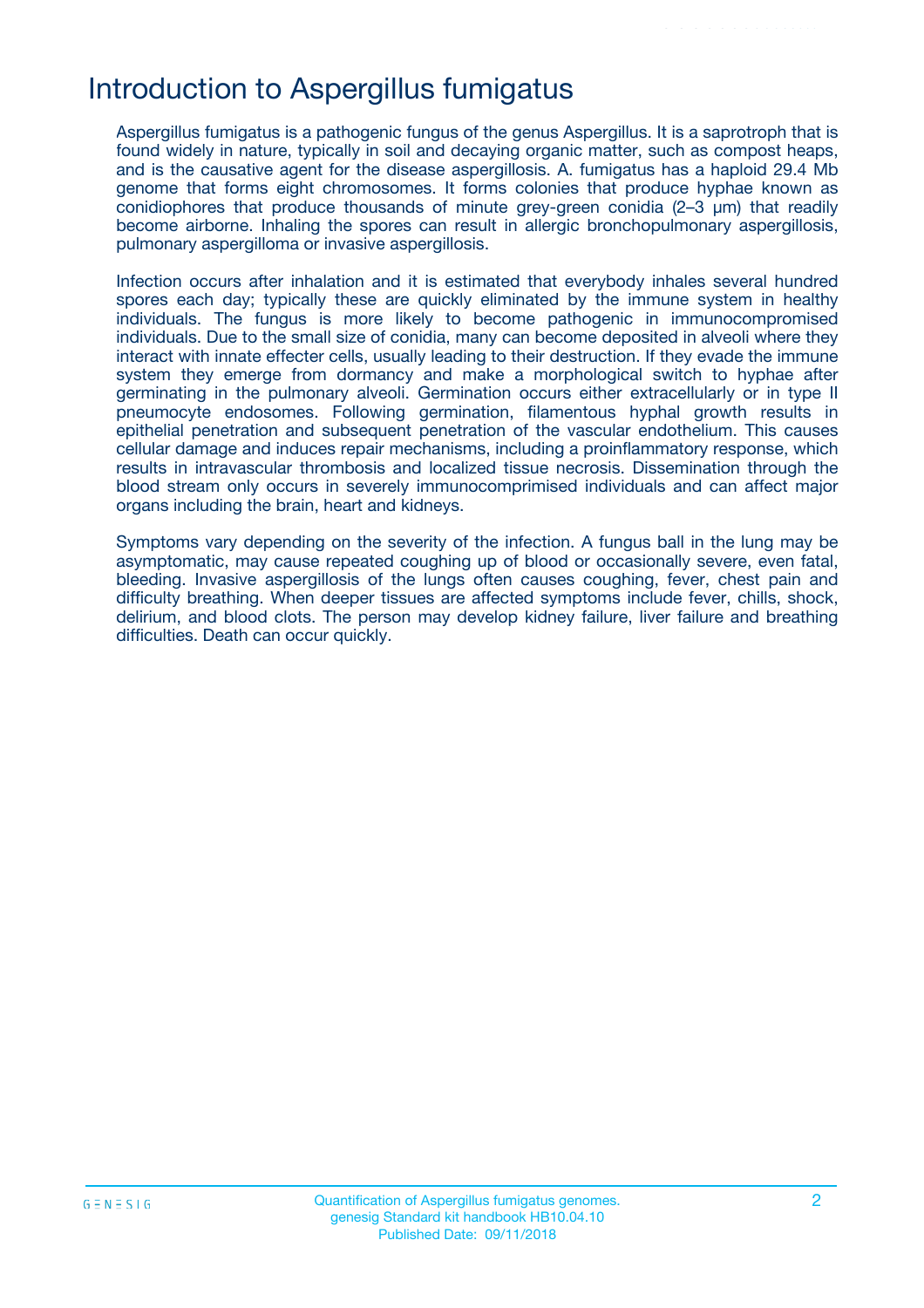

The Primerdesign genesig Kit for Aspergillus fumigatus () genomes is designed for the in vitro quantification of genomes. The kit is designed to have a broad detection profile. Specifically, the primers represent 100% homology with over 95% of the NCBI database reference sequences available at the time of design.

The dynamics of genetic variation means that new sequence information may become available after the initial design. Primerdesign periodically reviews the detection profiles of our kits and when required releases new versions.

If you require further information, or have a specific question about the detection profile of this kit then please send an e.mail to enquiry@primerdesign.co.uk and our bioinformatics team will answer your question.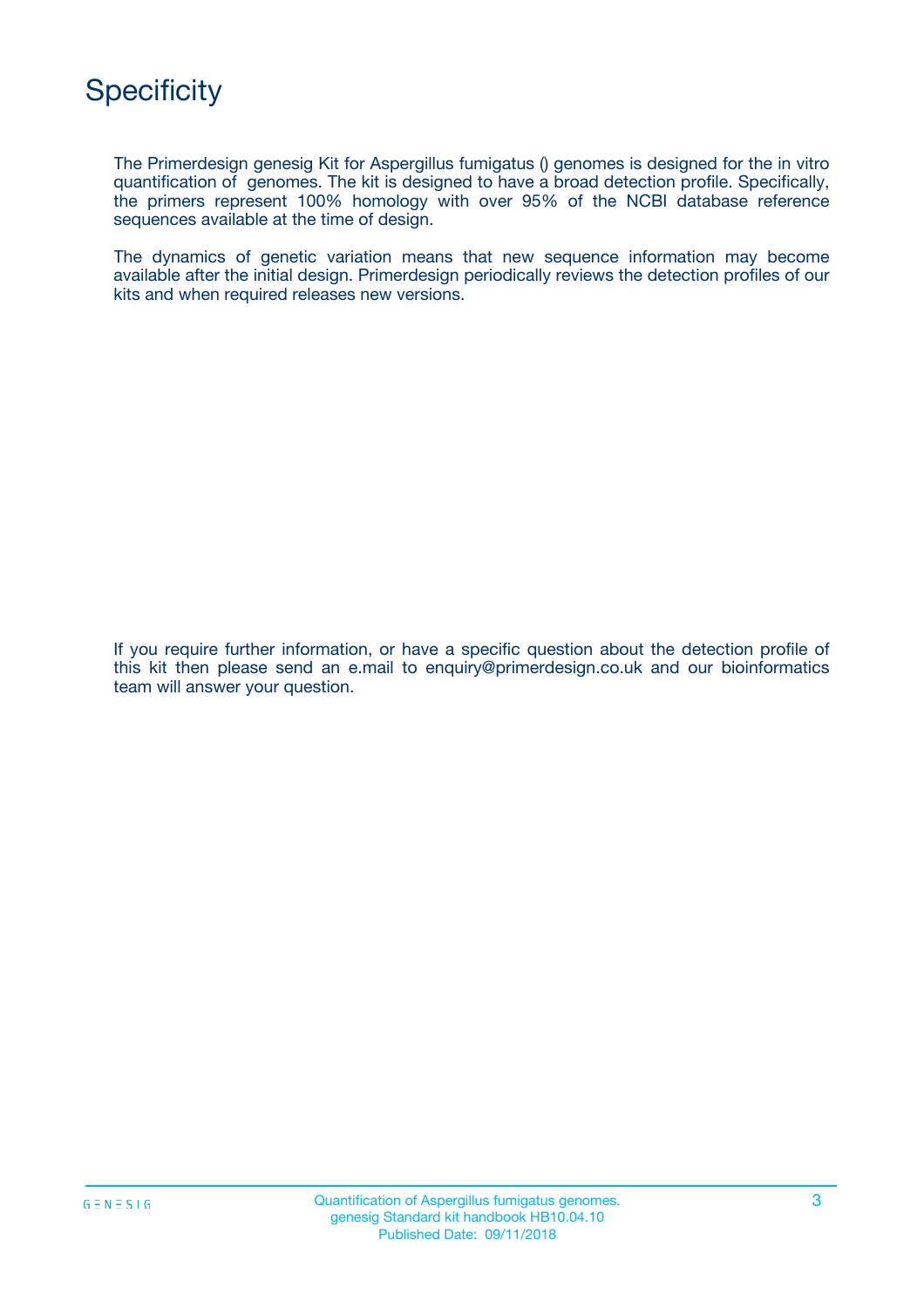# Kit contents

- **specific primer/probe mix (150 reactions BROWN)** FAM labelled
- **positive control template (for Standard curve RED)**
- **RNase/DNase free water (WHITE)** for resuspension of primer/probe mixes
- **Template preparation buffer (YELLOW)** for resuspension of positive control template and standard curve preparation

# Reagents and equipment to be supplied by the user

#### **Real-time PCR Instrument**

#### **Extraction kit**

This kit is recommended for use with genesig Easy DNA/RNA extraction kit. However, it is designed to work well with all processes that yield high quality RNA and DNA with minimal PCR inhibitors.

#### **oasig**TM **lyophilised or Precision**®**PLUS 2X qPCR Master Mix**

This kit is intended for use with oasig or PrecisionPLUS2X qPCR Master Mix.

**Pipettors and Tips**

**Vortex and centrifuge**

**Thin walled 1.5 ml PCR reaction tubes**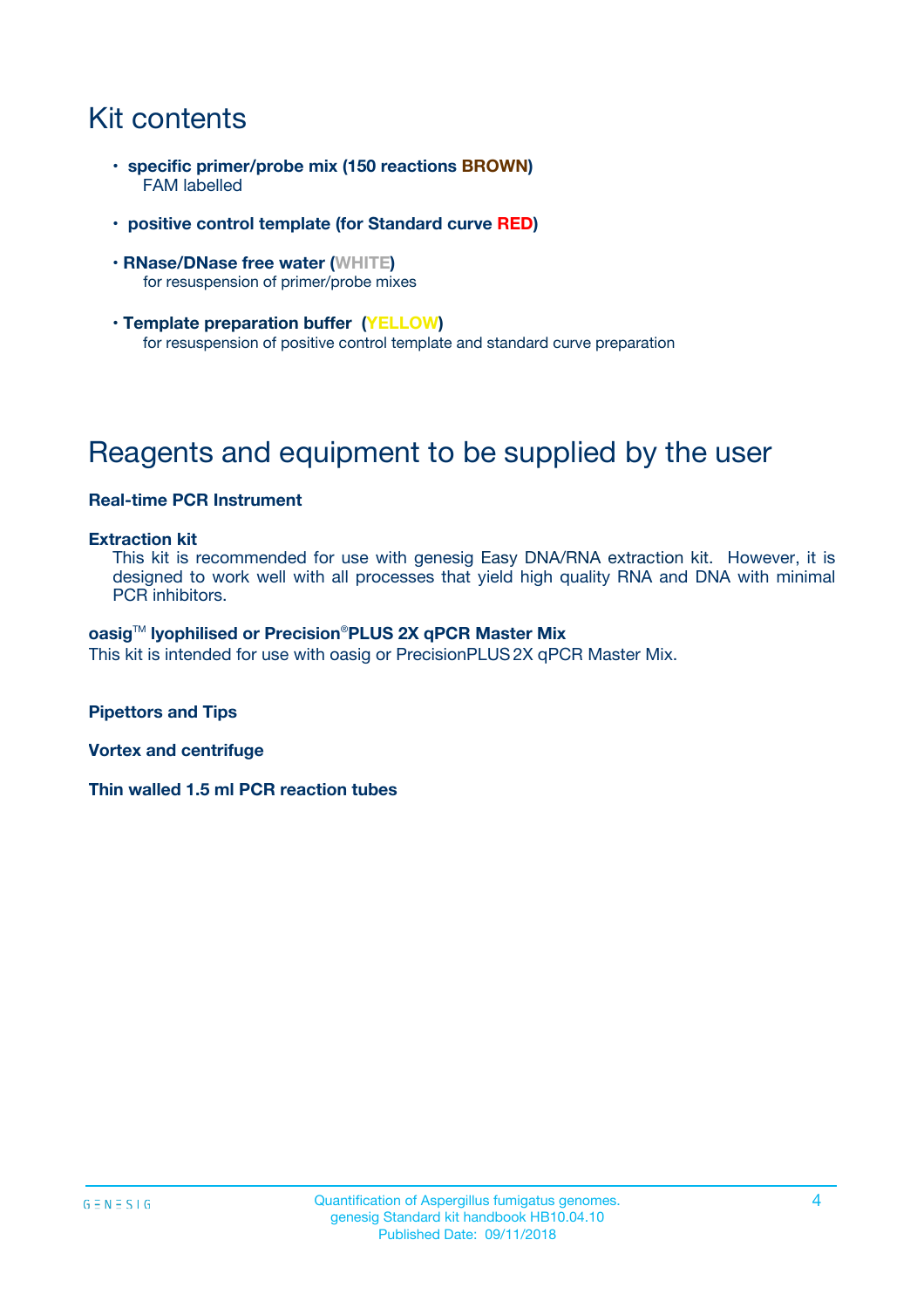### Kit storage and stability

This kit is stable at room temperature but should be stored at -20ºC on arrival. Once the lyophilised components have been resuspended they should not be exposed to temperatures above -20°C for longer than 30 minutes at a time and unnecessary repeated freeze/thawing should be avoided. The kit is stable for six months from the date of resuspension under these circumstances.

If a standard curve dilution series is prepared this can be stored frozen for an extended period. If you see any degradation in this serial dilution a fresh standard curve can be prepared from the positive control.

Primerdesign does not recommend using the kit after the expiry date stated on the pack.

### Suitable sample material

All kinds of sample material suited for PCR amplification can be used. Please ensure the samples are suitable in terms of purity, concentration, and DNA integrity. Always run at least one negative control with the samples. To prepare a negative-control, replace the template DNA sample with RNase/DNase free water.

### Dynamic range of test

Under optimal PCR conditions genesig detection kits have very high priming efficiencies of >95% and can detect less than 100 copies of target template.

### Notices and disclaimers

This product is developed, designed and sold for research purposes only. It is not intended for human diagnostic or drug purposes or to be administered to humans unless clearly expressed for that purpose by the Food and Drug Administration in the USA or the appropriate regulatory authorities in the country of use. During the warranty period Primerdesign genesig detection kits allow precise and reproducible data recovery combined with excellent sensitivity. For data obtained by violation to the general GLP guidelines and the manufacturer's recommendations the right to claim under guarantee is expired. PCR is a proprietary technology covered by several US and foreign patents. These patents are owned by Roche Molecular Systems Inc. and have been sub-licensed by PE Corporation in certain fields. Depending on your specific application you may need a license from Roche or PE to practice PCR. Additional information on purchasing licenses to practice the PCR process may be obtained by contacting the Director of Licensing at Roche Molecular Systems, 1145 Atlantic Avenue, Alameda, CA 94501 or Applied Biosystems business group of the Applera Corporation, 850 Lincoln Centre Drive, Foster City, CA 94404. In addition, the 5' nuclease assay and other homogeneous amplification methods used in connection with the PCR process may be covered by U.S. Patents 5,210,015 and 5,487,972, owned by Roche Molecular Systems, Inc, and by U.S. Patent 5,538,848, owned by The Perkin-Elmer Corporation.

### Trademarks

Primerdesign™ is a trademark of Primerdesign Ltd.

genesig $^\circledR$  is a registered trademark of Primerdesign Ltd.

The PCR process is covered by US Patents 4,683,195, and 4,683,202 and foreign equivalents owned by Hoffmann-La Roche AG. BI, ABI PRISM® GeneAmp® and MicroAmp® are registered trademarks of the Applera Genomics (Applied Biosystems Corporation). BIOMEK® is a registered trademark of Beckman Instruments, Inc.; iCycler™ is a registered trademark of Bio-Rad Laboratories, Rotor-Gene is a trademark of Corbett Research. LightCycler™ is a registered trademark of the Idaho Technology Inc. GeneAmp®, TaqMan® and AmpliTaqGold® are registered trademarks of Roche Molecular Systems, Inc., The purchase of the Primerdesign reagents cannot be construed as an authorization or implicit license to practice PCR under any patents held by Hoffmann-LaRoche Inc.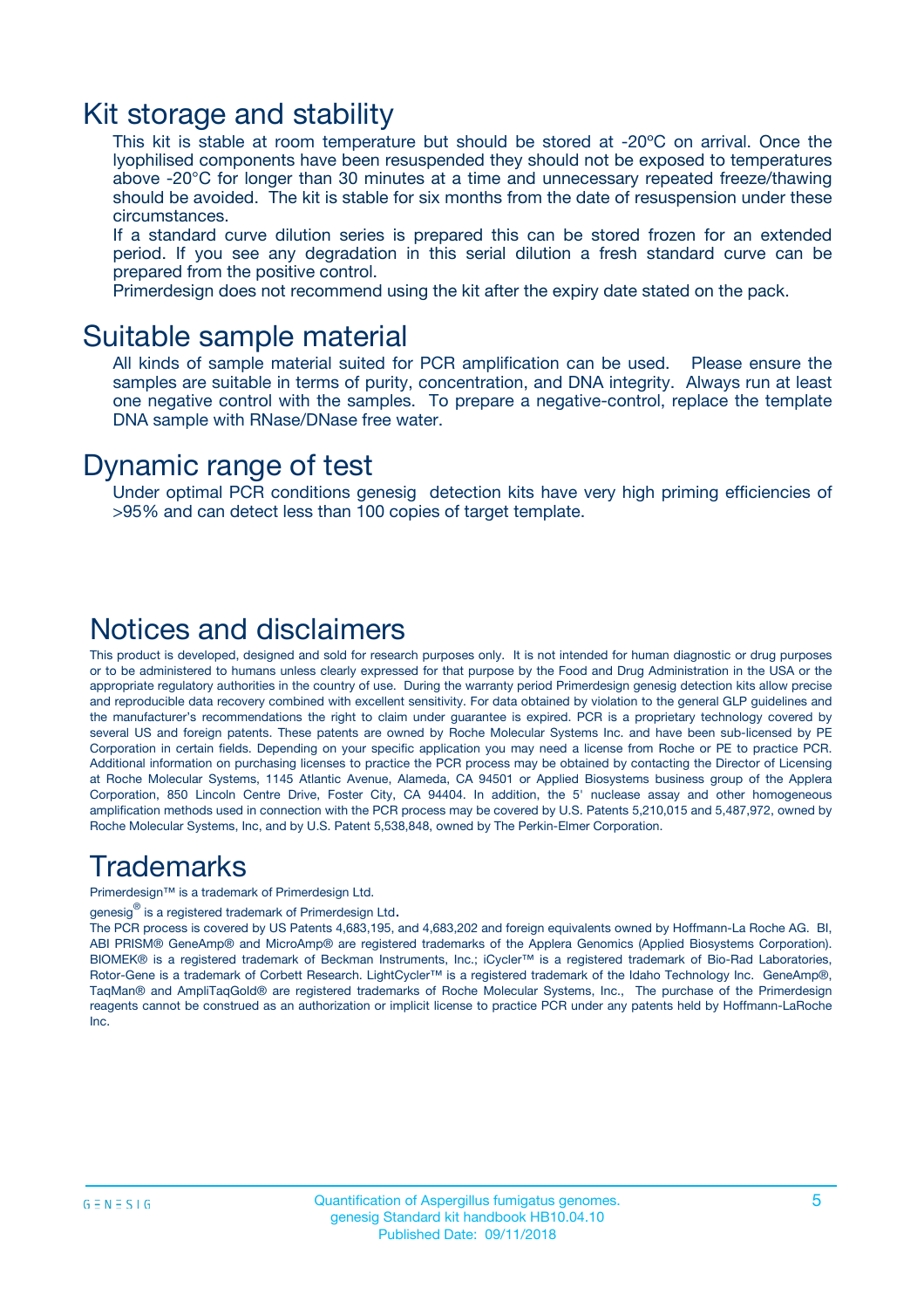## Principles of the test

#### **Real-time PCR**

A specific primer and probe mix is provided and this can be detected through the FAM channel.

The primer and probe mix provided exploits the so-called TaqMan® principle. During PCR amplification, forward and reverse primers hybridize to the DNA. A fluorogenic probe is included in the same reaction mixture which consists of a DNA probe labeled with a 5`-dye and a 3`-quencher. During PCR amplification, the probe is cleaved and the reporter dye and quencher are separated. The resulting increase in fluorescence can be detected on a range of qPCR platforms.

#### **Positive control**

For copy number determination and as a positive control for the PCR set up, the kit contains a positive control template. This can be used to generate a standard curve of copy number / Cq value. Alternatively the positive control can be used at a single dilution where full quantitative analysis of the samples is not required. Each time the kit is used, at least one positive control reaction must be included in the run. A positive result indicates that the primers and probes for detecting the target gene worked properly in that particular experimental scenario. If a negative result is obtained the test results are invalid and must be repeated. Care should be taken to ensure that the positive control does not contaminate any other kit component which would lead to false-positive results. This can be achieved by handling this component in a Post PCR environment. Care should also be taken to avoid cross-contamination of other samples when adding the positive control to the run. This can be avoided by sealing all other samples and negative controls before pipetting the positive control into the positive control well.

#### **Negative control**

To validate any positive findings a negative control reaction should be included every time the kit is used. For this reaction the RNase/DNase free water should be used instead of template. A negative result indicates that the reagents have not become contaminated while setting up the run.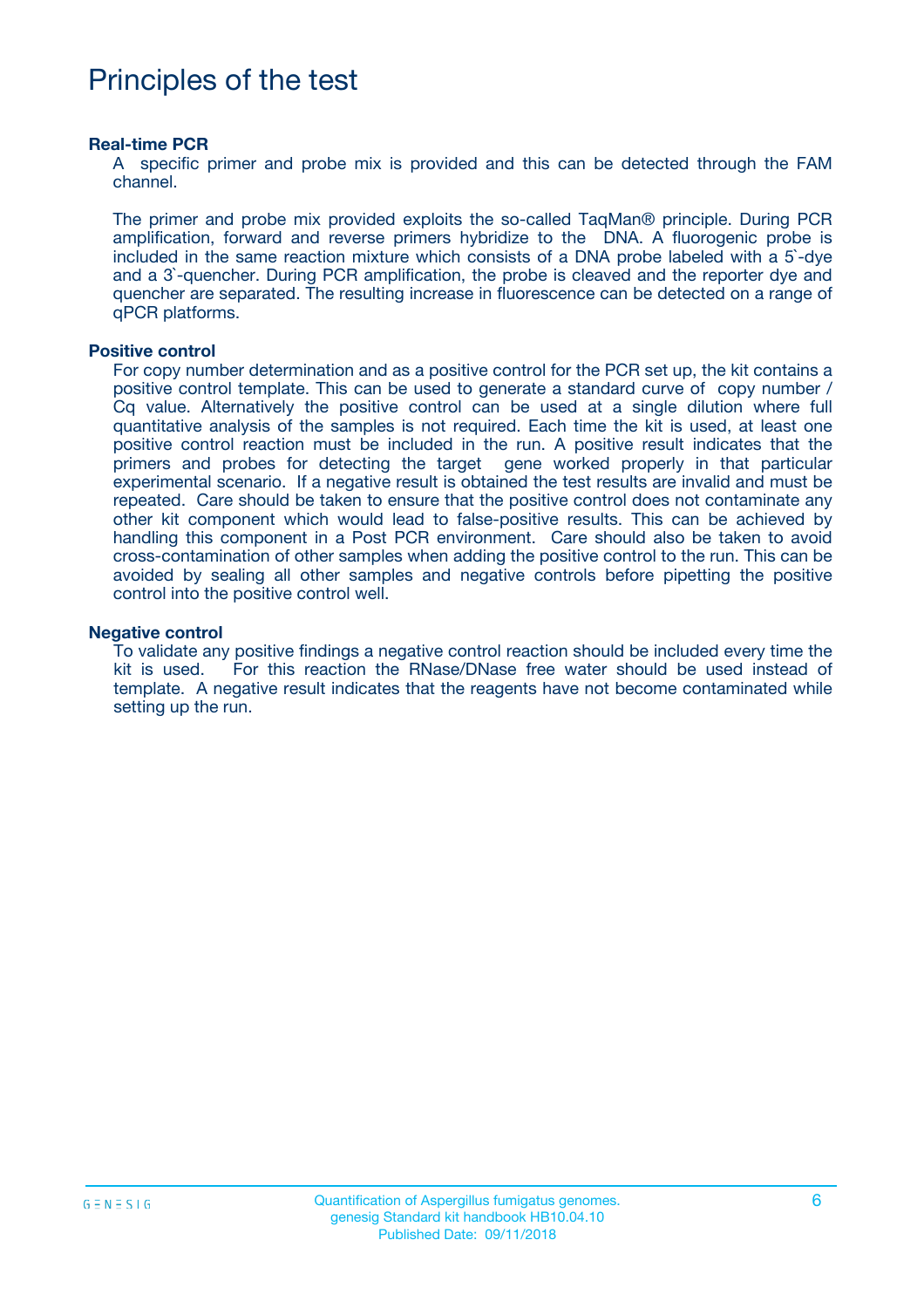## Resuspension protocol

To minimize the risk of contamination with foreign DNA, we recommend that all pipetting be performed in a PCR clean environment. Ideally this would be a designated PCR lab or PCR cabinet. Filter tips are recommended for all pipetting steps.

#### **1. Pulse-spin each tube in a centrifuge before opening.**

This will ensure lyophilised primer and probe mix is in the base of the tube and is not spilt upon opening the tube.

**2. Resuspend the kit components in the RNase/DNase free water supplied, according to the table below.**

To ensure complete resuspension, vortex each tube thoroughly.

| Component - resuspend in water | Volume |
|--------------------------------|--------|
| <b>Pre-PCR pack</b>            |        |
| primer/probe mix (BROWN)       | 165 ul |

### **3. Resuspend the positive control template in the template preparation buffer supplied, according to the table below:**

To ensure complete resuspension, vortex the tube thoroughly.

| Component - resuspend in template preparation buffer |        |  |
|------------------------------------------------------|--------|--|
| <b>Post-PCR heat-sealed foil</b>                     |        |  |
| Positive Control Template (RED) *                    | 500 µl |  |

\* This component contains high copy number template and is a VERY significant contamination risk. It must be opened and handled in a separate laboratory environment, away from the other components.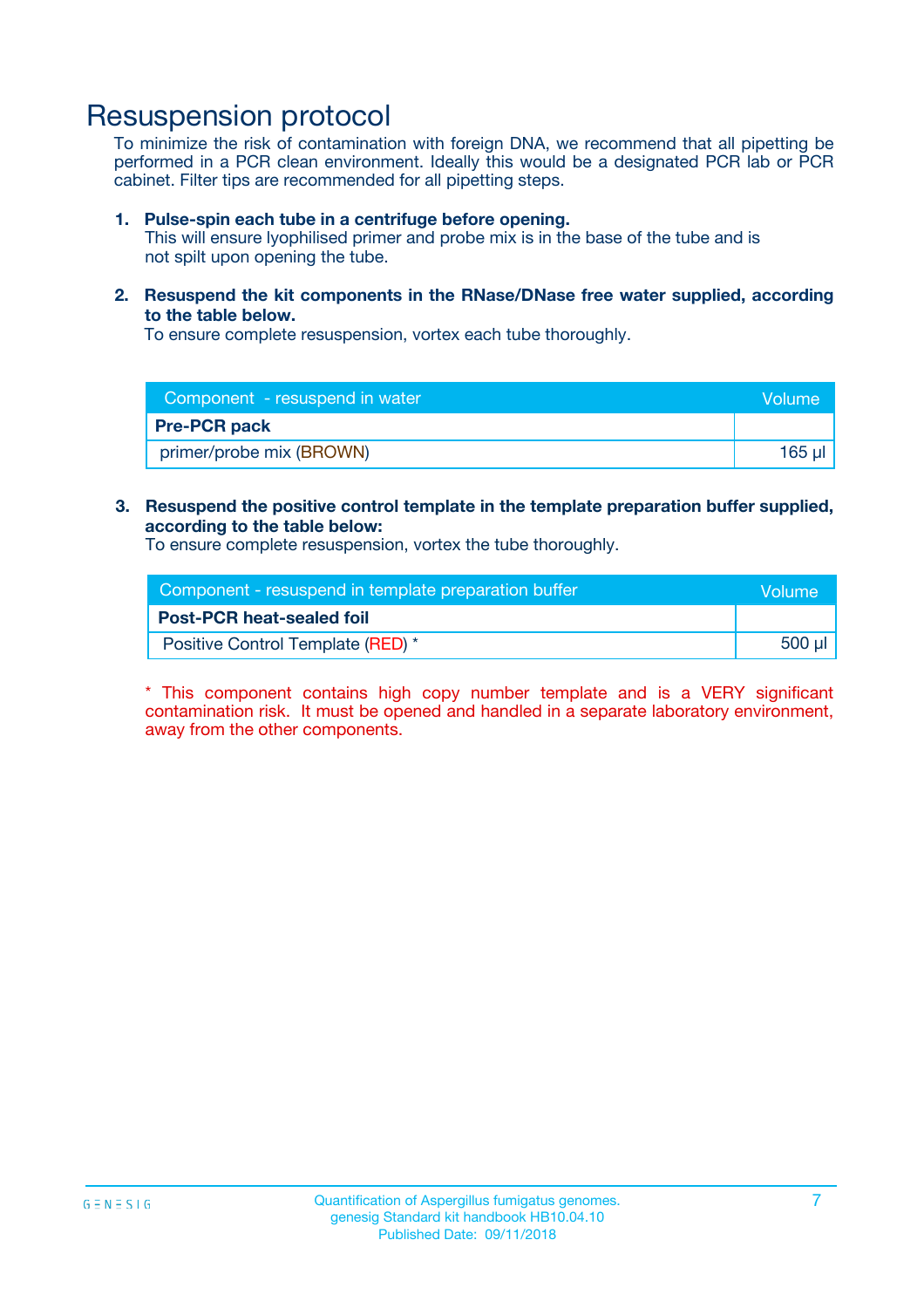# qPCR detection protocol

**1. For each DNA sample prepare a reaction mix according to the table below:** Include sufficient reactions for positive and negative controls.

| Component                                 | Volume           |
|-------------------------------------------|------------------|
| oasig or PrecisionPLUS 2X qPCR Master Mix | 10 $\mu$         |
| primer/probe mix (BROWN)                  | 1 $\mu$          |
| <b>RNase/DNase free water (WHITE)</b>     | $4 \mu$          |
| <b>Final Volume</b>                       | 15 <sub>ul</sub> |

- **2. Pipette 15µl of this mix into each well according to your qPCR experimental plate set up.**
- **3. Prepare DNA templates for each of your samples.**
- **4. Pipette 5µl of DNA template into each well, according to your experimental plate set up.**

For negative control wells use 5µl of RNase/DNase free water. The final volume in each well is 20µl.

**5. If a standard curve is included for quantitative analysis, prepare a reaction mix according to the table below:**

| Component                                 | Volume          |
|-------------------------------------------|-----------------|
| oasig or PrecisionPLUS 2X qPCR Master Mix | 10 µl           |
| primer/probe mix (BROWN)                  | 1 µI            |
| <b>RNase/DNase free water (WHITE)</b>     | $4 \mu$         |
| <b>Final Volume</b>                       | 15 <sub>µ</sub> |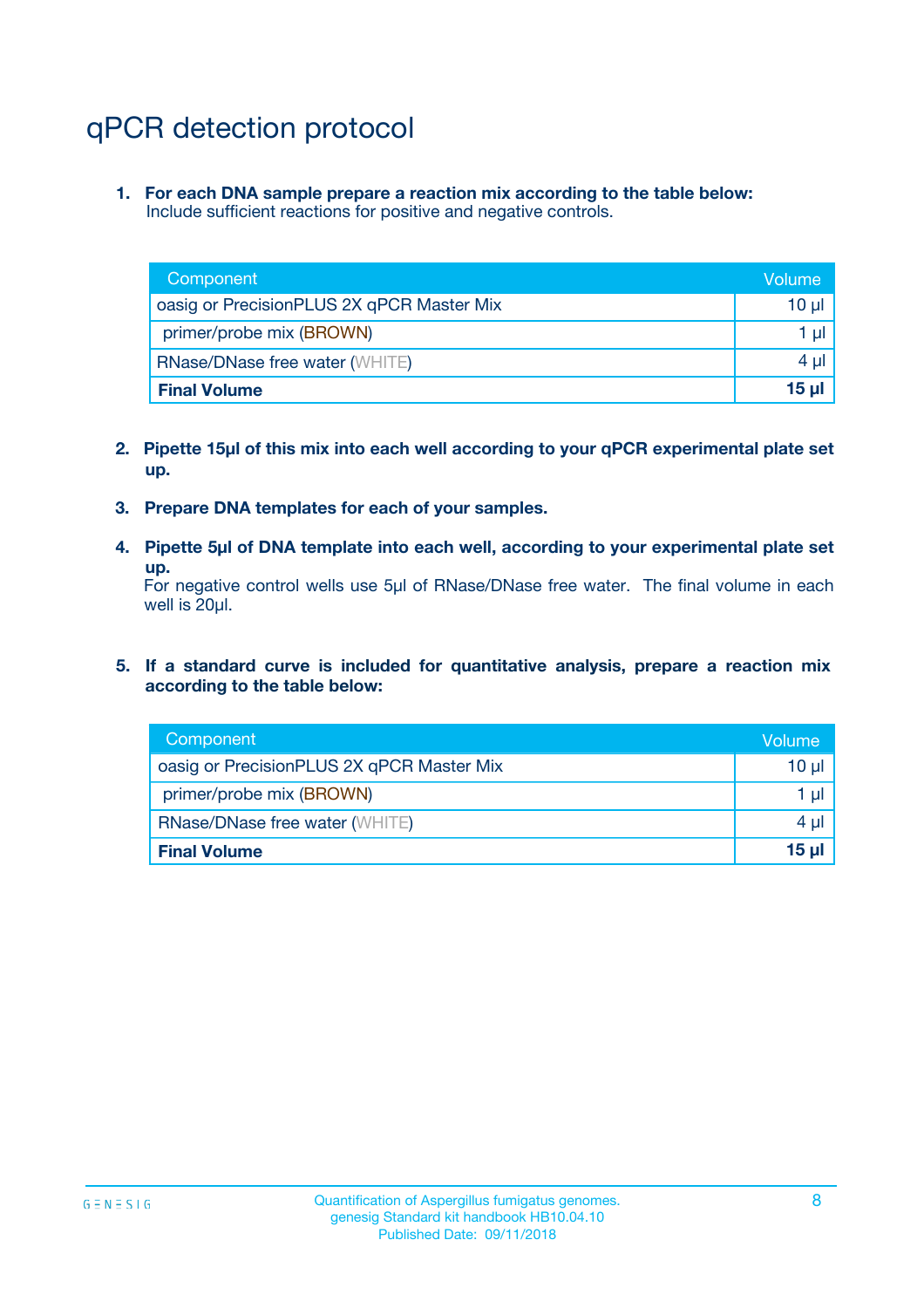### **6. Preparation of a standard curve dilution series.**

- 1) Pipette 90µl of template preparation buffer into 5 tubes and label 2-6
- 2) Pipette 10µl of Positive Control Template (RED) into tube 2
- 3) Vortex thoroughly
- 4) Change pipette tip and pipette 10µl from tube 2 into tube 3
- 5) Vortex thoroughly

Repeat steps 4 and 5 to complete the dilution series

| <b>Standard Curve</b>         | <b>Copy Number</b>     |
|-------------------------------|------------------------|
| Tube 1 Positive control (RED) | $2 \times 10^5$ per µl |
| Tube 2                        | $2 \times 10^4$ per µl |
| Tube 3                        | $2 \times 10^3$ per µl |
| Tube 4                        | $2 \times 10^2$ per µl |
| Tube 5                        | 20 per µl              |
| Tube 6                        | 2 per ul               |

7. Pipette 5µl of standard template into each well for the standard curve according to your experimental plate set up.

The final volume in each well is 20µl.

# qPCR amplification protocol

Amplification conditions using oasig or PrecisionPLUS2X qPCR Master Mix.

|             | <b>Step</b>       | <b>Time</b>     | Temp    |
|-------------|-------------------|-----------------|---------|
|             | Enzyme activation | 2 min           | 95 °C   |
| Cycling x50 | Denaturation      | 10 <sub>s</sub> | 95 $°C$ |
|             | DATA COLLECTION * | 60 s            | 60 °C   |

\* Fluorogenic data should be collected during this step through the FAM channel